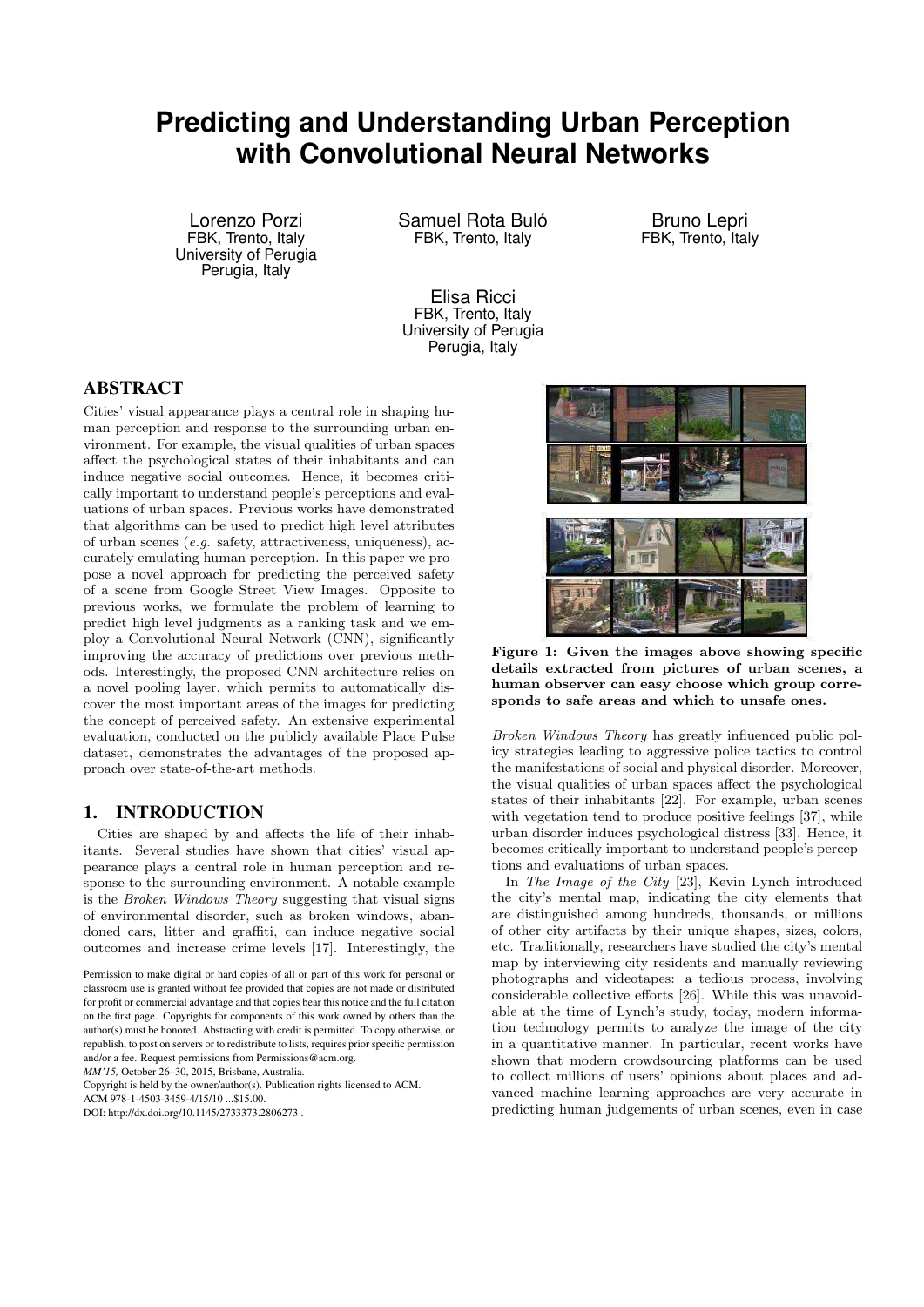of previously unseen locations. Moreover, geo-tagged images publicly available from Google Street View and from social network platforms, such as Flickr or Foursquare, represent an invaluable resource to study human perceptions of places. Recently, few works [31, 25, 2, 27] have proposed computational methods to automatically infer high level perceptual attributes from geo-referenced images of urban spaces.

In this paper we propose a novel approach for predicting human opinions about places. Specifically, confirming the recent findings in [27, 25], we demonstrate that a computer vision algorithm can emulate human perception and reliably predict judgments of safety from pictures of urban scenes. For a human observer it is generally hard to quantify the absolute degree of safety of a scene, while relative judgements (e.g. "this looks safer than that") are more natural [7]. Indeed, most crowdsourcing platforms collecting annotations of high levels human judgments<sup>1</sup> operate on image pairs. Previous works presented solutions based on a two-steps approach: first the pairwise annotations are used to calculate a set of absolute safety scores, then a regression model is learned to predict these scores. We believe that this indirect approach rises some fundamental issues, which are thoroughly discussed in Subsection 4.2.1. For these reasons we propose to adopt a ranking framework, which directly operates on relative judgements. The prediction algorithm we propose relies on a Convolutional Neural Network specifically designed for ranking tasks. Experiments conducted on the Place Pulse dataset [32] demonstrate that our approach is superior to state-of-the-art regression methods.

Previous works [27, 25] presented computational models capable of answering the question "does this place look safe?". In this paper we also tackle a second fundamental aspect about the way humans judge a place from a picture: "what makes this place look safe?". Our proposed CNN is based on a set of latent detectors, which are optimally combined for predicting urban safety. Each detector is asked to select specific parts of the images, correlating them with the concepts of perceived safety/unsafety. Indeed, a human observer can guess the degree of safety of a specific urban scene by simply looking at some parts of it (Figure 1). Importantly, the proposed detectors are designed in order to capture complementary information: some aim to discover very localized areas, thus focusing on discriminative objects (e.g. residential windows and trees, graffiti), while others are meant to capture spread areas, focusing on large objects and more diffuse patterns (e.g. roads and vegetation).

In summary, the main contributions of this study are: (i) we propose a ranking approach to predict human perceptions of safety from geo-tagged images of urban spaces. Our analysis and experimental evaluation demonstrates the advantages of a ranking-based framework over previous regression methods; (ii) To our knowledge, this is the first work based on CNN for predicting high level judgements of urban spaces. Previous works have considered traditional feature representations or descriptors derived from a pre-trained CNN. Differently, in this paper we propose a novel CNN architecture, demonstrating improved performance over stateof-the art methods; (iii) Our approach permits to automatically discover the parts of the image, which correlate with the concept of perceived safety. No previous works have proposed computational models to address this issue.

The rest of the paper is structured as follows. Related work for analysing patterns of human perception are discussed Section 2. The proposed approach for predicting the perceived safety from geo-tagged images of urban scenes is presented in Section 3. Extensive evaluations and comparisons with state-of-the-art methods are reported in Section 4. Finally, Section 5 is devoted to conclusions and future works.

## 2. RELATED WORK

In this section, we review key works from two research fields: urban perception and automatic scene recognition.

#### 2.1 Urban Perception

Since the seminal study of Lynch [23], several works in urban studies and environmental psychology have investigated people's preferences for certain environments and their aesthetic judgments of urban scenes, such as streets, parks, buildings [38]. In particular, the urban activist Jane Jacobs discussed extensively, in The Death and Life of Great American Cities, the role played by streets as principal visual scenes in a city [14]. In particular, research has shown seven environmental features as prominent in human evaluation of places: naturalness, complexity, order, novelty, openness, historical significance, and upkeep [26]. More specifically, people prefer vegetation and dislike obtrusive signs, intense land uses and traffic. Weber and colleagues identified uniformity in architectural style, symmetry, scale and presence of vegetation as primary factors driving the aesthetic judgments of urban spaces [38]. Again, several studies highlights people notice and prefer order. Dilapidation and disorder such as trash, boarded up buildings, abandoned property and cars, and litter, which researchers refer to as physical incivilities, also contribute to a perception of the breakdown of social controls, fear of crime, and crime [36, 17]. For example, Schroeder and Anderson found vacant buildings and graffiti associated with judgements of low safety [35]. Based on videotaping and systematic rating of more than 23,000 street segments in Chicago, Sampson and Radenbausch [34] constructed scales of social and physical disorder for 196 neighborhoods. In particular, graffiti, abandoned cars, garbage or litter on street or sidewalk were recognized by raters as visual signs of physical disorder. Another set of environmental cues evoking the possibility that an area is unsafe are related with entrapment, referring to the difficulty a person would have escaping, and physical concealment, referring to a visual occlusion of space big enough to hide potential offenders. Thus, people usually consider safer places offering open vistas [26]. The studies described above were mostly based on interviews or visual surveys where people were asked to rate images of streets and neighborhoods on a 1-10 scale. Nowadays, the large amount of geo-tagged images publicly available on Google Street View and in social network platforms such as Flickr or Foursquare opens a new way to study human perceptions of places. Our work represents one of the first attempts in this novel research direction.

## 2.2 Automatic Scene Recognition

In the last few years there has been significant progress in the area of automatic scene recognition [21, 39, 40]. However, previous research on scene understanding has mainly focused on traditional problems such as place classification or analysis of scene composition (i.e. the detection and

 $1$ http://pulse.media.mit.edu/,http://urbangems.org/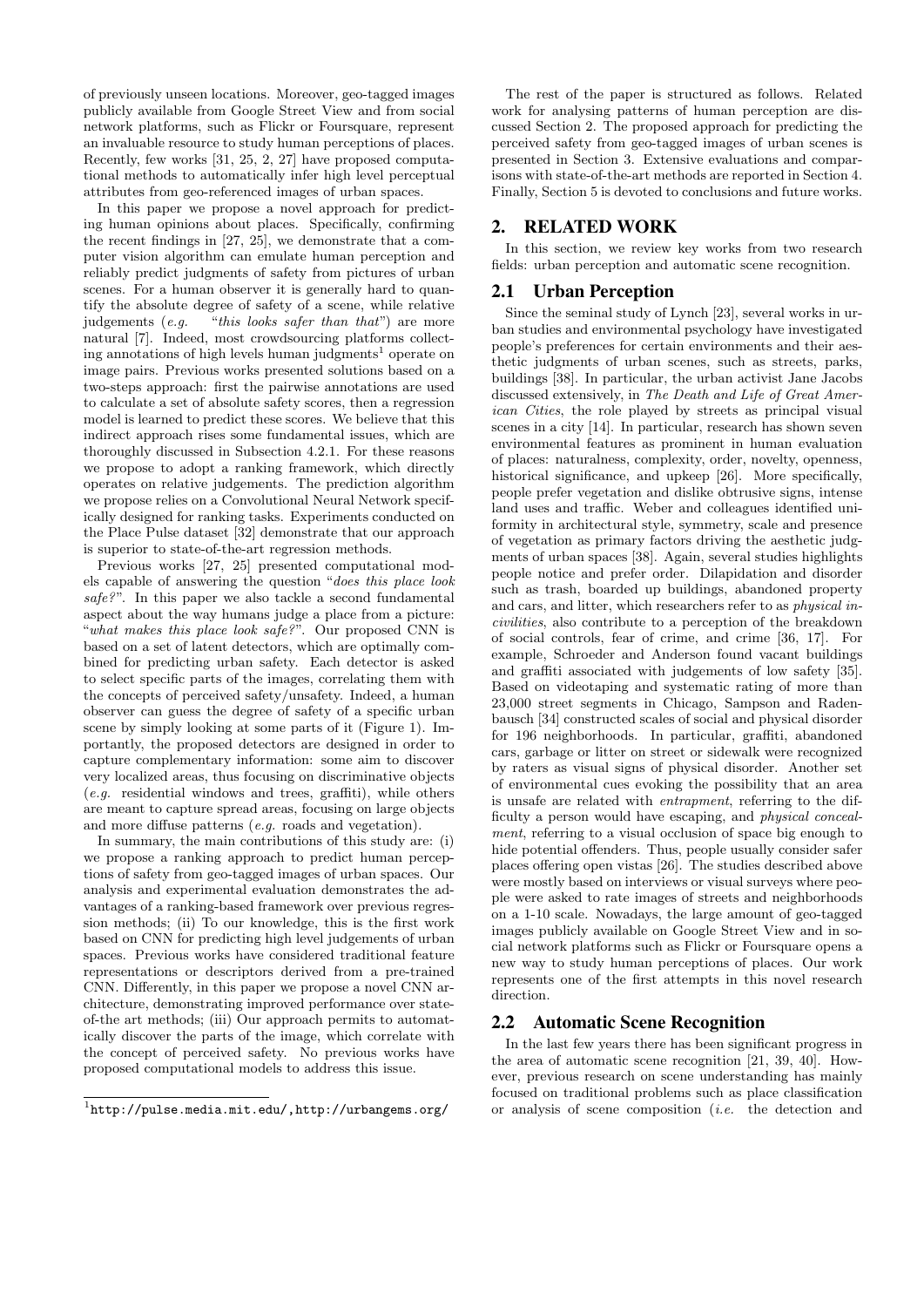recognition of the objects present in the scene). This paper tackles a different problem: we are interested in learning to infer human high level (safety) judgments of places. Perceptual prediction from images has received an increased interest recently in the vision and multimedia community. However, previous works have focused mainly on tasks such as assessing automatically the interestingness and the aesthetic quality of images [10, 24] or discovering the style of a city or an object [8]. These tasks are substantially different from ours, as we focus on predicting high level judgments of urban areas from geo-tagged images and specifically from pictures depicting outdoor street level scenes.

Geo-tagged images are an invaluable resource for researchers in multimedia analysis and have been exploited for many tasks, such as for automatic localization of non geo-referenced pictures [12], for photo trip pattern mining [1], for augmented reality [30, 29], for developing personalized travel recommendations [6]. Prediction of human judgments from geo-tagged images depicting urban spaces has been attempted only very recently. Quercia et al. [31] used crowdsourcing to collect a dataset of street level images and the associated perceptual attributes, corresponding to the concepts of attractiveness, happiness and quiet. They also investigated the role of different visual features (*i.e.* color, texture and compositional features) for automatic high level judgments prediction. Naik et al. [25] proposed an approach based on support vector regression to predict three perceptual characteristics of scenes, i.e. safety, wealth and uniqueness). Their analysis is performed on the Place Pulse dataset [32], consisting of about 4K images downloaded from Google StreetView and corresponding to four different cities (New York, Boston, Linz and Salzburg). Human annotations have been collected with crowdsourcing, asking users to decide, among two scene images, which picture corresponds to the most safe/upper-class/unique place. The Place Pulse dataset has been used in [27], where deep convolutional activation features [20] have been shown superior to traditional descriptors (e.g. GIST, Dense and Sparse SIFT, HOG) for high level judgments prediction. In this paper we also consider the Place Pulse dataset, but differently from previous works based on regression [25, 27], we propose a ranking framework, showing that our approach guarantees more accurate estimates of human perceptions.

The problem of automatically identifying visual elements  $(i.e.$  small image patches) that correlate with high level nonvisual attributes has been rarely considered. Notable exceptions are the works in [2, 18]. Arietta et al. [2] proposed a computational model, based on support vector regression, to predict non-visual attributes (crime rate, housing prices) from images and to automatically discover visual elements correlated with the predicted attributes. However, they did not consider human annotations obtained with crowdsourcing and the annotated data are derived from public databases of city municipalities. Khosla et al. [18] presented an approach to look beyond the visible scene and used deep learning features extracted from visual data to infer properties about the environment (e.g. crime rate). They also proposed an approach based on sparse coding to analyze the importance of different image regions for predicting high level attributes. To our knowledge, no previous work have considered the problem of discovering mid-level visual elements responsible for human perceptual judgments in the context of Convolutional Neural Networks.

# 3. PREDICTING THE PERCEIVED SAFETY OF URBAN SPACES

In this section, we first describe the Place Pulse dataset, then we present the proposed ranking method for learning the perceived safety of urban places. Specifically, we first show an approach based on Support Vector Machines (SVM) and precomputed feature descriptors, then we introduce a novel method based on CNNs. Additionally, we discuss the challenges of learning from human judgments, analyzing the noise of users annotations in the Place Pulse dataset.

### 3.1 Place Pulse 1.0

We consider the publicly available Place Pulse 1.0 dataset [32]. This dataset contains 4,136 geo-tagged images for the cities of New York (including Manhattan and parts of Queens, Brooklyn and The Bronx), Boston (including parts of Cambridge), Linz and Salzburg. As typical for images downloaded from Google Street View, these are captured from a vehicle in the early morning, thus depicting mostly empty sidewalks, little traffic and limited human activity.

For each image, the scores for perceived safety, wealth and uniqueness are provided. These scores were computed from user preferences using the Microsoft Trueskill algorithm [11]. User preferences were collected with crowdsourcing through an online website<sup>2</sup>. Participants were shown two randomly chosen images from the dataset and were asked to choose one of the two in response to the question: Which place looks safer/more upper-class/more unique?. In total, user annotations corresponding to 208,738 votes were obtained between August and November 2011. 7,872 unique users from 91 countries took part to the survey. The user preferences, i.e. the votes corresponding to pairwise comparisons, are publicly available only for the attribute of safety. Therefore, in this work we only consider this attribute. However, it is worth nothing that our approach is general and can be used for predicting arbitrary high level judgments.

## 3.2 Learning to Predict the Perceived Safety

It is hard for a human observer to quantify the degree of safety of a place given a single picture, while it may be relatively easy to give judgments over image pairs. In confirmation of this, in the Place Pulse dataset, as well as in other studies on urban perception [31], annotations are collected in the form of votes on couples of images. Therefore, in this paper we propose to formulate the problem of learning to predict the perceived safety of places as a ranking task.

More formally, we consider a setting, where we observe judgments about the relative safeness of pairs of images. Each judgment consists of a triplet  $(I, J, y) \in \mathcal{I} \times \mathcal{I} \times \mathcal{Y}$ , where  $I, J \in \mathcal{I}$  are images and  $y \in \mathcal{Y} = \{+1, -1\}$  is a label that indicates whether image  $I$  is perceived by a human as safer  $(y = +1)$  or unsafer  $(y = -1)$  than image  $J^3$ . We assume the judgments to follow an unknown distribution  $P$ , which is in general noisy due to inconsistencies that exist among humans' perceptions. We denote by  $\mathcal{D}_n \subset \mathcal{I} \times \mathcal{I} \times \mathcal{Y}$ a training set of n judgments, being i.i.d. samples from P.

The goal of the learning task is to estimate from the training set  $\mathcal{D}_n$  a function  $f \in \mathcal{I} \to \mathbb{R}$  that provides for each im-

 $^{2}$ http://pulse.media.mit.edu/

<sup>3</sup>To facilitate comparison with previous methods we have excluded ties in our analysis, but in principle they could be added as a third class.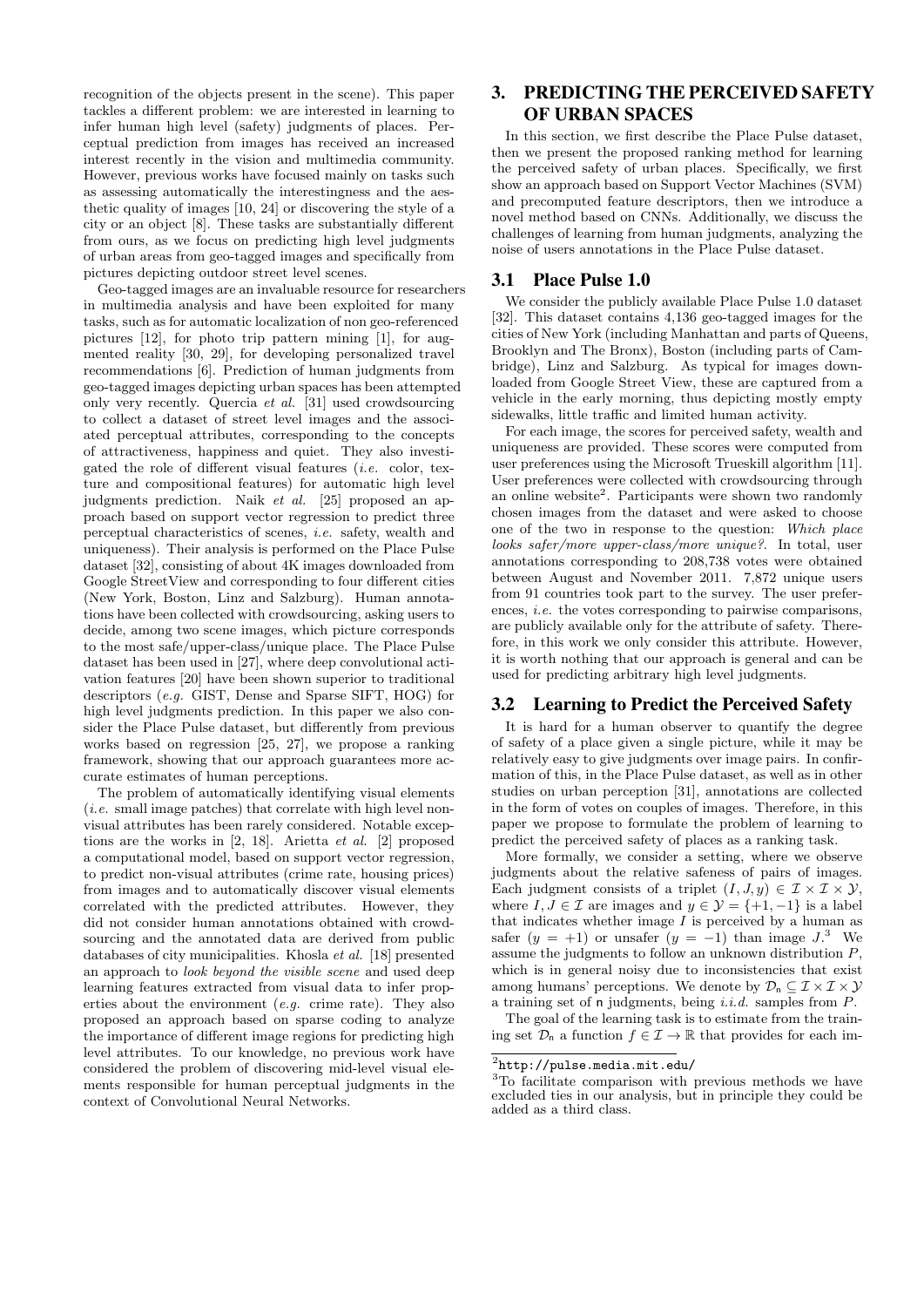

Figure 2: Schematic representation of the three blocks composing our rCNN architecture.

age  $I \in \mathcal{I}$  a real value  $f(I)$  that reflects the degree of safety perceived by a human. The prediction function  $f$  is sought within a subset of feasible functions  $\mathcal{F} \subseteq \mathcal{I} \to \mathbb{R}$  (a.k.a. hypothesis space) following the regularized, empirical risk minimization principle. This yields the following optimization problem

$$
f^* \in \underset{f \in \mathcal{F}}{\arg \min} \lambda \Omega(f) + R_{\text{emp}}(f) , \qquad (1)
$$

where  $\Omega(f)$  is a regularization term penalizing complex functions to prevent overfitting,  $\lambda$  is a nonnegative trade-off parameter and  $R_{\text{emp}}(f)$  is the empirical risk term, which is given by:

$$
R_{\text{emp}}(f) = \frac{1}{|\mathcal{D}_n|} \sum_{(I,J,y) \in \mathcal{D}_n} L(y, f(I), f(J)).
$$

In the empirical risk, the quality of a prediction function with respect to the observed data is assessed via a *loss func*tion. Each loss term  $L(y, z_I, z_J)$  represents the cost one incurs by assigning image  $I$  and  $J$  a safety degree of  $z_I$  and  $z_J$ , respectively, given that  $y$  is the true, relative safety label.

The loss function that is typically regarded as the reference loss, and that is used in practice at test time to measure the errors committed by the learning algorithm, is the binary loss, which is defined as

$$
L_{\text{bin}}(y, z_I, z_J) = \begin{cases} 1 & \text{if } y(z_I - z_J) \leq 0 \\ 0 & \text{otherwise.} \end{cases}
$$

At training time, however, the binary loss is typically replaced with some other convex, surrogate loss that renders the optimization of (1) easier. Later in this section, we will consider differentiable, convex losses such as the squared hinge loss and the logistic-loss.

In the following we present two different learning settings for the problem at hand: in Subsection 3.2.1 we present a solution based on the well-known SVM; in Subsection 3.2.2 we propose a Convolutional Neural Network (CNN) architecture, which includes a new type of pooling unit. Finally, in Subsection 3.3 we discuss the problem of optimizing the empirical risk in the case of a binary loss and unconstrained function space, with the purpose of determine the intrinsic noise level of a given dataset.

#### *3.2.1 RankingSVM*

We describe a learning machine for our task that is known as RankingSVM [13, 5]. In this setting, the hypothesis space  $\mathcal{F}_{\text{SVM}}$  comprises linear, generalized decision functions of the following form:

$$
\mathcal{F}_{\text{SVM}} = \{ f_{\boldsymbol{w}} = I \mapsto \boldsymbol{w}^\top \phi(I) \, : \, \boldsymbol{w} \in \mathbb{R}^m \} \subset \mathcal{I} \to \mathbb{R} \, .
$$

where  $\phi \in \mathcal{I} \to \mathbb{R}^m$  is a pre-defined *feature map* that provides a vector-valued feature abstraction for image I. Functions  $f_w \in \mathcal{F}_{\text{SVM}}$  are penalized by means of an  $\ell_2$ -regularization of the parameter vector  $w$ , *i.e.* 

$$
\Omega_{\ell_2}(f_{\boldsymbol{w}})=\|\boldsymbol{w}\|_2^2\,,
$$

and the loss function we consider is given in terms of the squared hinge loss as follows:

$$
L_{\rm hinge^2}(y, z_I, z_J) = |1 - y(z_I - z_J)|_+^2,
$$

where  $|x|_{+} = \max(x, 0)$ . With this loss, one incurs no penalization if  $y = +1$  and  $z_1 > z_1 + 1$ , or if  $y = -1$  and  $z_J > z_I + 1$ , *i.e.* when the image deemed as safer has indeed a safety degree that is at least 1 point better than the one of the other image.

Under this setting, the optimization in  $(1)$  is convex in  $w$ and a global solution can be recovered using the algorithm in [5]. Once the learned parameters  $w$  are obtained, the degree of safety for a novel image  $\hat{I}$  can be computed as  $f_{\boldsymbol{w}}(\hat{I})$ .

#### *3.2.2 Convolutional Neural Networks*

A drawback of the SVM-based approach is its dependence on a pre-defined feature mapping  $\phi$ . To overcome this limitation, we consider a richer hypothesis space in which functions admit a compositional factorization of the type  $f = h_k \circ \cdots \circ h_1$ , such as those implemented by multilayer neural networks. In the specific, the architecture we propose can be organized into three compositional blocks (Figure 2):

#### Feature extractor

$$
h_{fe}(\cdot; \theta) \in \mathcal{I} \to \mathbb{R}^{r \times s \times t}
$$

This block maps an input image I to an intermediate  $r \times$  $s \times t$ -dimensional representation. It consists of the first  $2/3$ layers (we tried both settings) of the deep convolutional network proposed in [20] and known as AlexNet. All the parameters of the block are held by  $\theta$ ;

#### Latent detectors

$$
h_{ld}(\cdot; K) \in \mathbb{R}^{r \times s \times t} \to \mathbb{R}^m, \quad K = (K_1, \dots, K_m)
$$

This block takes the output  $H$  of the feature extractor and returns the scalar responses of m detectors of latent visual concepts. The i-th detector performs the convolution of the input H with a linear filter  $K_i \in \mathbb{R}^{\mathsf{u} \times \mathsf{v} \times \mathsf{t}}$ , followed by a ReLU non-linearity, obtaining a matrix. This matrix is then fed to a pooling operator  $\Pi_{\eta_i}(\cdot)$ , parametrized by  $0 \leq \eta_i \leq 1$ , to obtain a single scalar. The pooling parameters  $(\eta_1, \ldots, \eta_m)$  are model choices to be fixed a priori. In our experiments we use linear filters of spatial dimensions  $u = v = 3$ , corresponding to a receptive window of  $99 \times 99$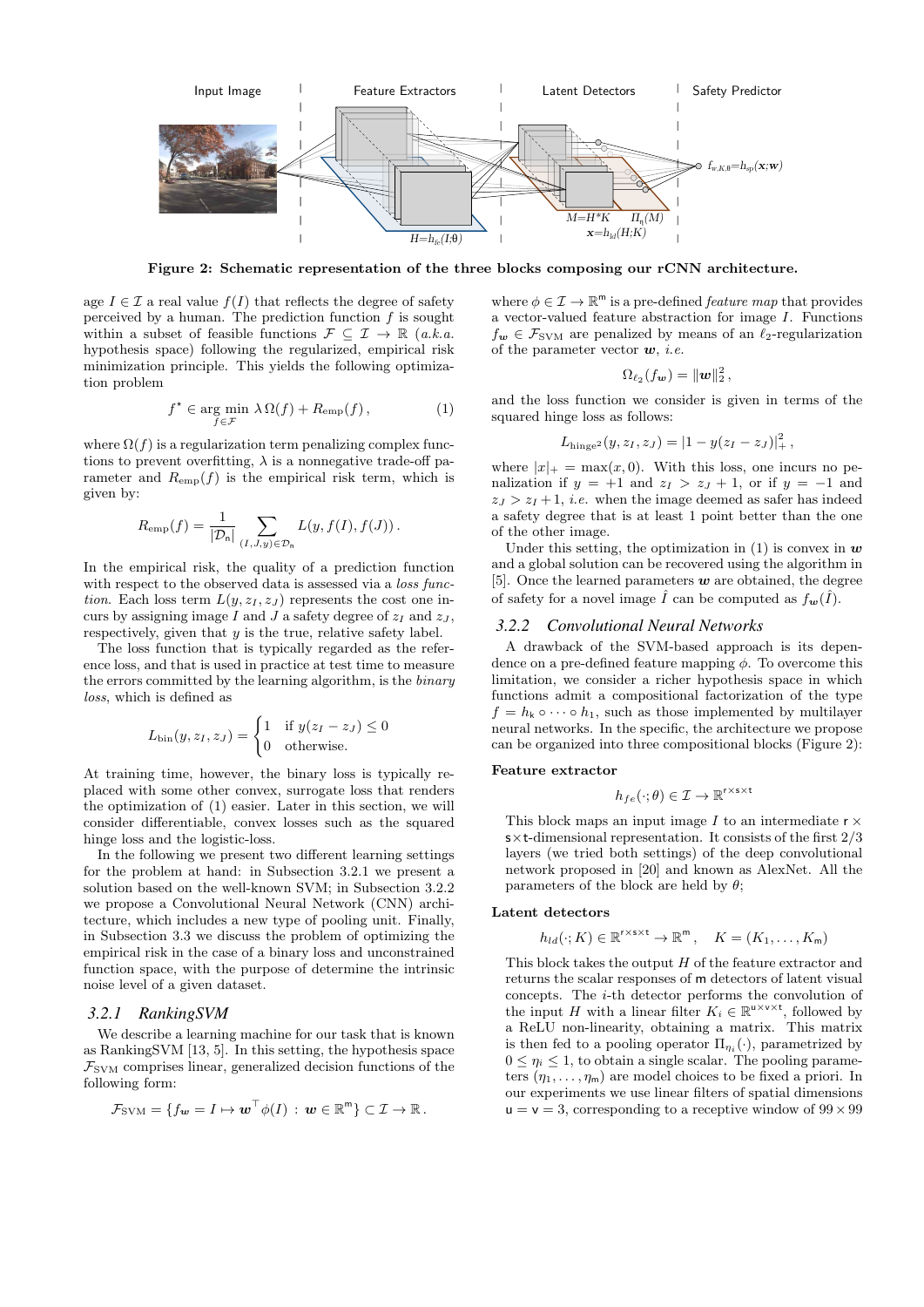

Figure 3: Visual representation of our pooling method. Given different values of the  $\eta$  parameter we show the areas of four images that concur to the output value of the pooling function, *i.e.* those corresponding to the  $1 + \lceil \eta(wz - 1) \rceil$  largest elements in its input M. Each pixel's intensity is scaled according to the magnitude of its corresponding element in M.

pixels in the input image. The pooling operator  $\Pi_n(M)$ that we propose generalizes the well-known max-pooling and average-pooling operators. It takes as input a matrix  $M \in \mathbb{R}^{w \times z}$  and depends on a parameter  $0 \leq \eta \leq 1$ . It computes the average of the  $1 + \lceil \eta(\mathsf{wz} - 1) \rceil$  largest elements in M. If  $\eta = 0$  then it returns the largest element as the max-pooling operator, while if  $\eta = 1$  it returns the average of the elements in M as the average-pooling operator. Intuitively, this pooling operator selects a variable-sized portion of the input image as the most relevant for the detector's response. In other words, the proposed structure for latent detectors permits to discover the regions of the image which are discriminative with respect to the perceived safety/unsafety. A graphical representation of this intuition is shown in Figure 3.

In summary, this block takes the following form:

$$
h_{ld}(H;K)=(\Pi_{\eta_1}(|H*K_1|_+),\ldots,\Pi_{\eta_m}(|H*K_m|_+))
$$

where  $|M|_+$  returns M with negative elements set to 0.

Previous works [4, 19] have investigated similar parametric pooling methods, which allow a smooth transition between average and max-pooling. However, none of these works have focused specifically on CNN architectures for automatic scene analysis.

#### Safety predictor

$$
h_{sp}(\cdot;{\bm{w}})\in\mathbb{R}^{\mathsf{m}}\to\mathbb{R}
$$

This block is a linear decision function with parameter  $w \in \mathbb{R}^m$  applied to the responses  $x \in \mathbb{R}^m$  of the latent detectors, *i.e.* 

$$
h_{sp}(\boldsymbol{x};\boldsymbol{w}) = \boldsymbol{w}^\top \boldsymbol{x} \, .
$$

The final form of the safety prediction function is

$$
f_{\mathbf{w}, K, \theta} = h_{sp}(\cdot; \mathbf{w}) \circ h_{ld}(\cdot; K) \circ h_{fe}(\cdot; \theta),
$$

where  $w \in \mathbb{R}^m$ ,  $K \in \mathbb{R}^{u \times v \times t \times m}$  and  $\theta \in \Theta$ ,  $\Theta$  being the set of all possible parametrizations of the  $h_{fe}$ . The corresponding hypothesis space is thus given by

$$
\mathcal{F}_{r\text{CNN}} = \left\{ f_{\boldsymbol{w},K,\theta} \, : \, \boldsymbol{w} \in \mathbb{R}^m, K \in \mathbb{R}^{u \times v \times t \times m}, \theta \in \Theta \right\} \subset \mathcal{I} \to \mathbb{R}.
$$

Functions in  $\mathcal{F}_{rCNN}$  are regularized as usually done for neural networks through an  $\ell_2$ -penalization of the parameters in each layer. As for the loss function, we adopt the so-called logistic loss, which is given by

$$
L_{\text{logistic}}(y, z_I, z_J) = \log(1 + \exp(z_J - z_I)).
$$

As opposed to the SVM case, the optimization of (1) in this scenario is non-convex and we rely on Stochastic Gradient Descent (SGD). Specifically, we adopt an SGD solver with momentum  $\mu = 0.9$  and learning rate  $\alpha = 0.01$  (or  $\alpha = 0.001$  for fine-tuned layers), scheduling a tenfold decrease of the learning rate every 6 training epochs.

As a final remark, it is worth noting that, comparing our CNN with recent deep learning approaches popular in the vision community [20, 40], the proposed architecture is relatively shallow. Our choice is motivated by the fact that, with the proposed latent detectors, we aim to discover mid-level visual representations (*i.e.* small image regions), which are discriminative with respect to the perceived safety. Importantly, our experimental results demonstrate that this choice does not imply a decrease in terms of prediction accuracy.

#### 3.3 Determining the training set noise

The learning task that we address has a data distribution that is by nature affected by noise, because humans, to some degree, tend to provide inconsistent judgements regarding the relative safety of image pairs. For this reason, it is interesting to quantify the smallest error that can be achieved for some data  $\mathcal{D}_n$ . To this end, we setup a learning task under an unconstrained hypothesis space  $\mathcal F$  consisting of explicit mappings of images in  $\mathcal{D}_n$  to real values, without regularization (*i.e.*  $\lambda = 0$ ) and with a binary loss. By doing so, the solution to (1) yields an error, which corresponds to the intrinsic noise of the dataset.

Unfortunately, the ERM optimization under this setting is NP-hard, as it is substantially equivalent to the Minimal Feedback Arc Set (MFAS) problem [16], which asks for the minimum set of edges that should be removed from a directed graph to obtain an acyclic graph. The directed graph  $G = (\mathcal{V}, \mathcal{E})$  we refer to can be constructed from the training set by considering the set of images in  $\mathcal{D}_n$  as the vertex set  $V$ , and for each judgement  $(I, J, y) \in \mathcal{D}_{n}$  we have an edge  $(I, J) \in \mathcal{E}$  if  $y = +1$ , or  $(J, I) \in \mathcal{E}$  if  $y = -1$ .

From the MFAS of G, denoted by  $A \subset \mathcal{E}$ , we can directly recover the optimal empirical error as  $R_{\text{emp}}(f^*) = |\mathcal{A}|/|\mathcal{E}|$ . As for the minimizer  $f^*$ , there are uncountably many possible solutions that belong to the set

$$
\mathcal{F}^{\star} = \{ f \in \mathcal{F} : f(I) > f(J), \forall (I, J) \in \mathcal{E} \setminus \mathcal{A} \}.
$$

To construct an arbitrary function  $f \in \mathcal{F}^*$ , we initialize  $f_I$  for all  $I \in \mathcal{V}$  with a random real number. Then, we visit the directed acyclic graph  $G' = (\mathcal{V}, \mathcal{E} \setminus \mathcal{A})$  in breadthfirst order starting from the source vertices, *i.e.* those ones having no incoming edge. Each time a new vertex  $I \in \mathcal{V}$  is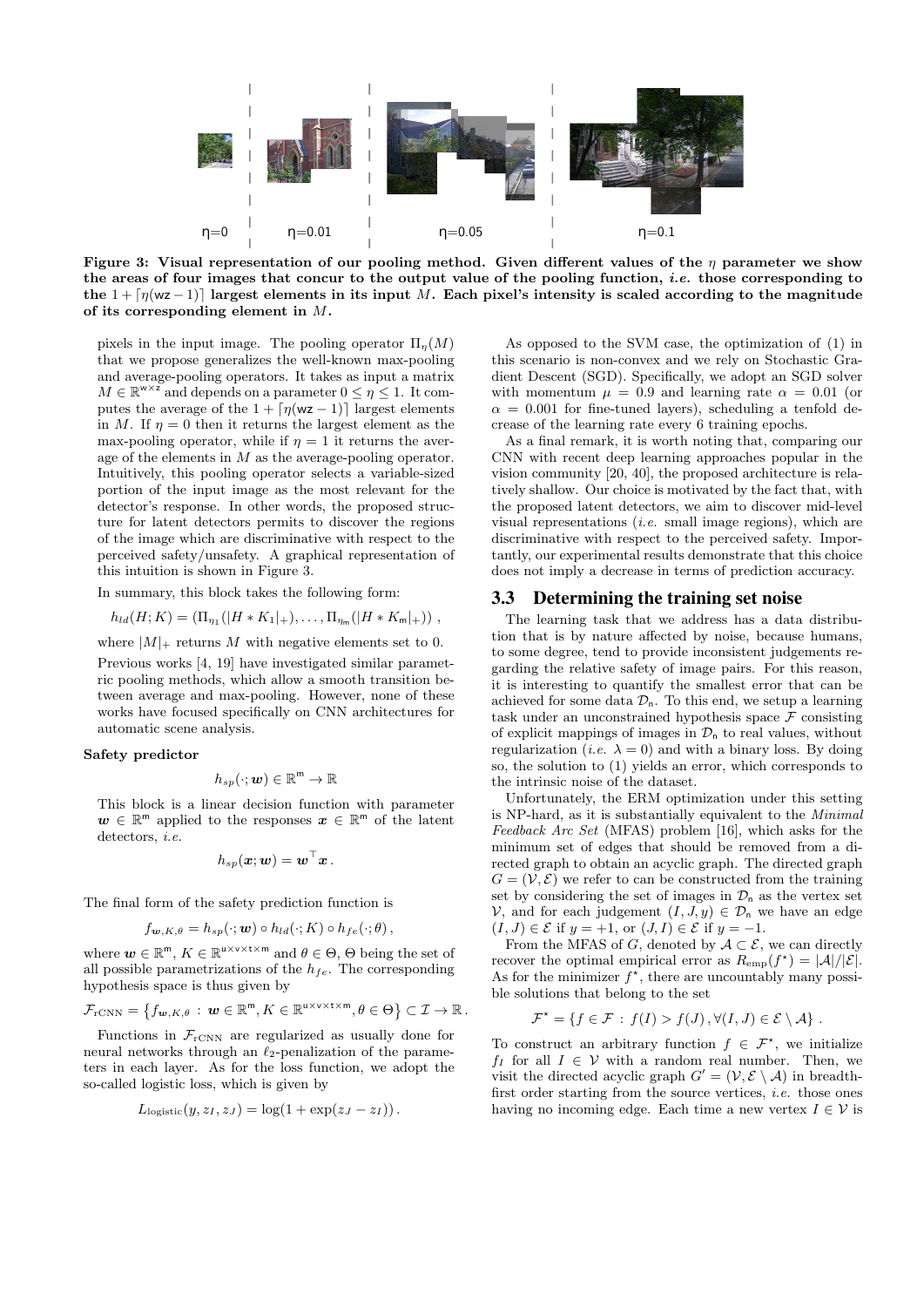visited, we set  $f_J \leftarrow \max(f_J, f_I+r)$  with r a random positive number for each vertex  $J \in V$  that is adjacent to I, *i.e.* such that  $(I, J)$  is an edge of  $G'$ . At the end of the graph visit, f represents an arbitrary function in  $\mathcal{F}^*$  and, therefore, a minimizer of (1). Since solving the MFAS problem exactly is in general NP-hard, we rely on the heuristic algorithm of Berger and Shor [3] to find a possibly good solution. In the following section we show the results of this analysis on the Place Pulse dataset.

## 4. EXPERIMENTAL RESULTS

#### 4.1 Experimental setup

As mentioned above, our experimental evaluation is conducted on the Place Pulse 1.0 dataset. We implemented Convolutional Neural Networks approaches using the Caffe package [15] and run them using a NVIDIA Tesla K40 GPU. For RankingSVM, we adopted a publicly available implementation<sup>4</sup>, while for Support Vector Regression (SVR) we used LIBLINEAR [9]. In all our experiments, the regularization parameters of RankingSVM and SVR have been chosen with a five-fold cross-validation. The performance of the tested methods has been evaluated in terms of the share of correctly predicted users' votes on pairs of images.

## 4.2 Prediction of Perceived Urban Safety

In this section we demonstrate that a ranking approach can be successfully used to learn a function that automatically predicts the perceived safety of places from images.

#### *4.2.1 Ranking vs Regression*

In Section 3 we have shown that we can learn from the users' judgements a real-valued function that assigns a score to each image. This function induces a total ordering  $(a,k,a)$ . ranking) on the set of images, which should be as consistent as possible with the pairwise relations gathered from the users. Although the true source of information for the Place Pulse dataset is given by the users' pairwise judgements, previous works [25, 27] have focused on training their algorithms in a way to mimic a "ground-truth" image scoring function, which has been computed by the Place Pulse creators from the users' annotations through the Microsoft Trueskill algorithm. In this way, the attention has been shifted from the original ranking problem based on the users' judgements to a regression problem relying on the provided "ground-truth" scoring function.

In our opinion, this drift raises two important issues. First of all, the ability of an algorithm to mimic the provided scoring function weakly correlates with the ability of the algorithm to explain the true data distribution, which consists of the users' pairwise annotations, being the only, true, physical observations one can rely on. Indeed, there are uncountably many possible scoring functions (see, Subsection 3.3) performing equally well, but being arbitrarily different, that could potentially have been taken as a "ground-truth" scoring function. Moreover, errors measured for the regression task on the scoring function do not properly map to errors relative to the true data distribution *(i.e.* violations) of the users' annotations). A second issues is that, according to the previous point, the only reliable way to measure how well a trained algorithm performs for the safety prediction

Table 1: RankingSVM: Performance with different features representations.

| Features      | Average Accuracy (std) |  |  |  |
|---------------|------------------------|--|--|--|
| <b>GIST</b>   | 65.42\% $(\pm 0.95)$   |  |  |  |
| HOG           | 65.82% $(\pm 0.79)$    |  |  |  |
| ImageNet      | 62.02\% $(\pm 1.15)$   |  |  |  |
| <b>PLACES</b> | 66.34\% $(\pm 1.16)$   |  |  |  |
| <b>SSIM</b>   | 64.48% $(\pm 1.03)$    |  |  |  |
| <b>SUN</b>    | 65.97% $(\pm 1.04)$    |  |  |  |
|               |                        |  |  |  |

task on the Place Pulse dataset is via an error measurement on the true data distribution. However, any attempt in this direction will be intrinsically biased, if the algorithm has been trained using the "ground-truth" scoring function. This is because the "ground-truth" scoring function has been constructed using all the users' annotations and, hence, any algorithm trained for regression on those scores is a function of the whole dataset, thus leaving no independent piece of information for a proper error assessment.

We also found out that the "ground-truth" scoring function based on Microsoft Trueskill, which is used in [25, 27], is not the best representative for the users' annotations. Indeed, it yields an accuracy of 72.87%, which is smaller than what we obtain with a scoring function constructed using the procedure described in Subsection 3.3, namely 76, 9%.

For the aforementioned reasons, we do not find reliable to train an algorithm for regression on the "ground-truth" scoring function provided with the Place Pulse dataset: it will hinder the possibility of a more principled error assessment via the users' annotations, i.e. the true data distribution. We consider instead more appropriate to train our algorithm directly on the users' votes.

#### *4.2.2 RankingSVM*

In this section we analyze the performance of a ranking approach, i.e. RankingSVM, when different types of features are considered: GIST, Histogram of Oriented Gradients (HOG) and Self-similarity descriptors (SSIM), as described in [28]; features extracted from the sixth layer of the Caffe reference network, trained on the 1.2 million images of ImageNet (ILSVRC 2012) [15]. These features have been used in previous related works [25, 27]. We also propose two additional feature representations: (i) features extracted from the sixth layer of a CNN having the same architecture as the Caffe reference network, trained on the recent PLACES [40] dataset; and (ii) features derived from the SUN Attribute dataset [28]. Specifically, we used as highlevel features the scores computed by predicting the presence of each of the 102 crowd-sourced scene attributes available in the SUN Attribute dataset [28]. The 102 attributes are quite heterogeneous and span materials, surface properties, functions or affordances, and spatial envelope properties. The prediction of attributes is obtained following the approach described in [28] using a publicly available code.<sup>5</sup>

The results shown in Table 1 demonstrate that, despite the many challenges inherent to the task, a ranking approach can be used to learn to predict human judgements of safety. Table 1 also shows that the best performance is obtained using the features derived from the pre-trained Places-CNN. This is somehow expected, as these features represent stateof-the-art descriptors for scene recognition problems [40]. However, confirming the findings of previous works on the

<sup>4</sup> http://olivier.chapelle.cc/primal/

 $5$ http://cs.brown.edu/~gen/sunattributes.html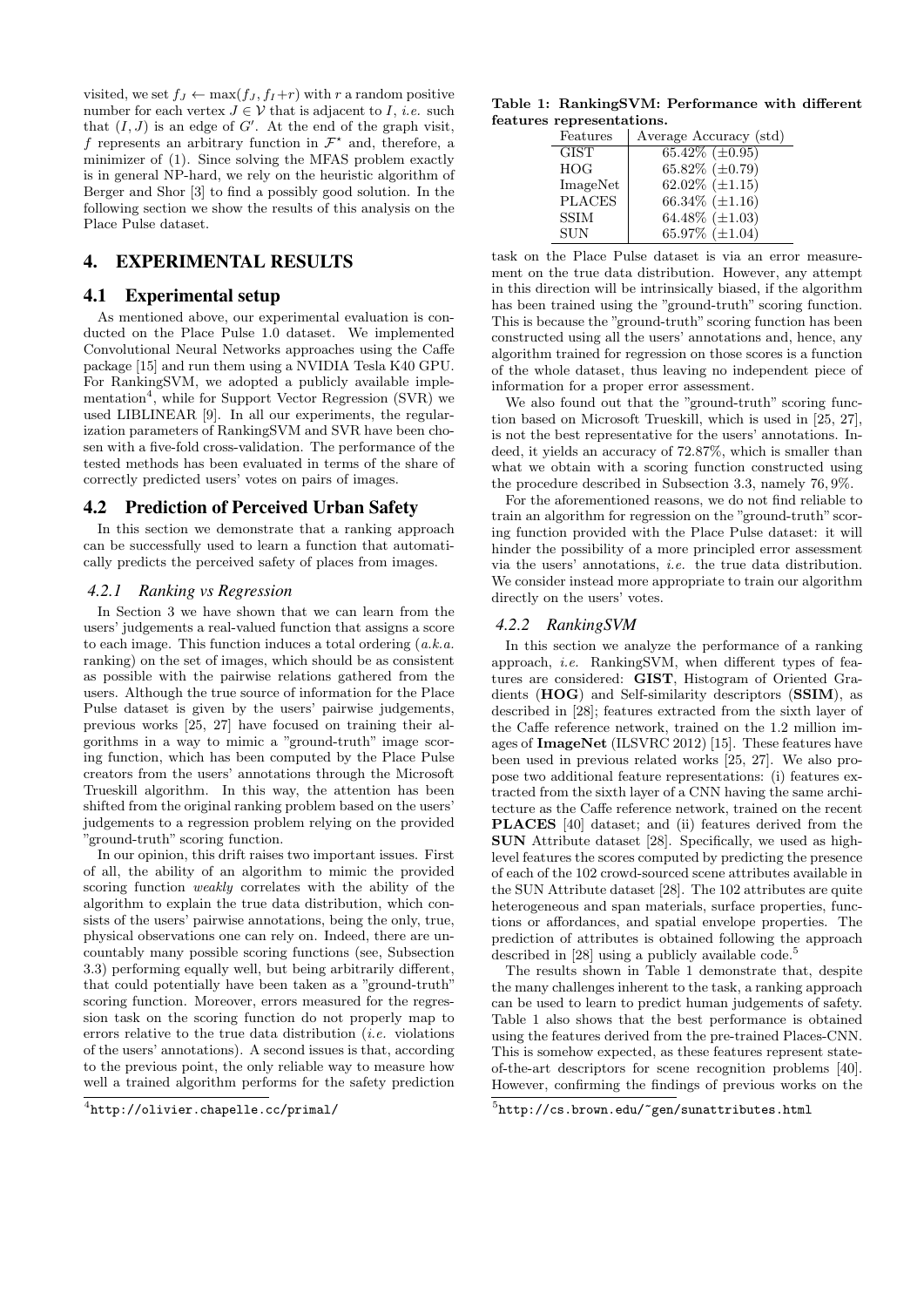

Figure 4: Word clouds of SUN attributes. Top, green: safe, bottom, red: unsafe.

Table 2: Comparison between different ranking methods.

|            | Method                   | Accuracy |
|------------|--------------------------|----------|
| <b>CNN</b> | $rCNN_2[m = 24, \eta_A]$ | 70.25%   |
|            | $rCNN3[m = 24, max]$     | 69.12%   |
|            | AlexNet-noinit           | 66.85%   |
|            | AlexNet-ImageNet         | 67.15%   |
|            | AlexNet-PLACES           | 70.65%   |
| SVM        | <b>GIST</b>              | 66.18%   |
|            | HOG                      | 66.37%   |
|            | ImageNet                 | 63.01%   |
|            | <b>PLACES</b>            | 65.93%   |
|            | SSIM                     | 64.56%   |

Place Pulse dataset [27], we did not observe a significant increase in accuracy when using pre-trained CNN-derived features with respect to more traditional descriptors. It is worth noting that, discarding CNN-based features, the best performance is obtained considering SUN attributes.

Looking at SUN features, it is also interesting to try to interpret these data, by analyzing which of the SUN attributes correlate with the concept of perceived safety/unsafety. To this aim we performed a simple experiment. Given the ranking scores computed with the algorithm described in Section 3.3, we took the 100 images corresponding to places perceived as safe and 100 pictures associated with the most unsafe locations. For each of the SUN attributes we analyzed the distribution of the scores computed as in [28] and we selected the 10 most represented attributes in both sets. Figure 4 shows these attributes in the form of a word cloud, where the size of each attribute's name is proportional to the number of images in which it was detected. It is interesting to see that, among attributes being discriminative of a specific set, those corresponding to vegetation are associated to safe areas, while concepts like clouds or asphalt correlate with non-safe places. As expected, common attributes involve aspects like natural light, man-made structures and open area, indicating general concepts related to outdoor scenes.

#### *4.2.3 Ranking with CNN*

In this section we analyze the performance of the proposed CNN architectures for ranking (rCNN). Specifically we consider the following configurations (*cfr.* Section 3.2.2):

- rCNN<sub>2</sub>[m = 24,  $\eta_A$ ], rCNN<sub>2</sub>[m = 32,  $\eta_A$ ]: 2-layers feature extractor, respectively 24 and 32 latent detectors split into four groups with pooling factors  $\eta_A$  $(0, 0.01, 0.05, 0.1);$
- rCNN<sub>2</sub>[m = 24,  $\eta_B$ ], rCNN<sub>2</sub>[m = 32,  $\eta_B$ ]: 2-layers feature extractor, respectively 24 and 32 latent detectors split into four groups with pooling factors  $\eta_B$  =  $(0, 0.1, 0.25, 0.5);$

Table 3: Comparison between different regression methods using the same split as Table 2.

| Features        | Accuracy |
|-----------------|----------|
| GIST [25, 27]   | 65.29%   |
| <b>HOG</b> [25] | 66.04%   |
| ImageNet [27]   | 66.79%   |
| <b>PLACES</b>   | 67.93%   |
| $SSIM$ [25]     | 63.93%   |

| Table 4: Comparison among the proposed CNNs. |  |  |
|----------------------------------------------|--|--|
|                                              |  |  |

| Method                                         | Accuracy |
|------------------------------------------------|----------|
| $\overline{\text{rCNN}}_2$ [m = 24, $\eta_A$ ] | 70.25\%  |
| $rCNN_2[m = 32, \eta_A]$                       | 69.44%   |
| $rCNN_2[m = 24, \eta_B]$                       | 69.70%   |
| $rCNN_2[m = 32, \eta_B]$                       | 69.73%   |
| $rCNN_2[m = 24, max]$                          | 66.87%   |
| $rCNN_2[m = 32, max]$                          | 68.39%   |
| $rCNN3[m = 24, max]$                           | 69.12%   |
| $rCNN3[m = 32, max]$                           | 68.98%   |

- $rCNN_2[m = 24, max]$ ,  $rCNN_2[m = 32, max]$ : 2-layers feature extractor, respectively 24 and 32 latent detectors with max pooling  $(\eta = 0)$ ;
- $rCNN_3[m = 24, max]$ ,  $rCNN_3[m = 32, max]$ : 3-layers feature extractor, respectively 24 and 32 latent detectors with max pooling  $(\eta = 0)$ .

The feature extractor layers of all configurations are finetuned from AlexNet trained on the Places dataset [40], while all other layers are learned from scratch. Due to the long training time of CNNs, the results presented in this section refer to a single random split of the data, where 80% of the images and their votes are used for training and 20% for testing. We do not expect significant differences in the results when a different split is chosen.

In a first series of experiments we compare the two best performing configurations of our CNN architecture with RankingSVM and state-of-the-art deep learning methods. In particular, we adapt the well-known AlexNet architecture [20] to our task: we keep the original topology for the bottom 6 layers (5 convolutional, 1 fully connected) and attach a final fully connected layer that outputs the ranking score. The resulting network is trained both from scratch (denoted as AlexNet-noinit) and by fine-tuning the bottom six layers from two publicly available models learned on object recognition [20] (AlexNet-ImageNet) and scene recognition [40] (AlexNet-PLACES) tasks. Table 2 reports the results of this comparison. It is immediately clear that CNN approaches outperform SVM-based ones, confirming the advantages of deep learning for predicting human perception over previous works based on traditional features descriptors [25, 27]. By comparing the accuracy of our CNNs with the AlexNet-derived ones, we observe that AlexNet-PLACES slightly outperforms our approach. Indeed, a deeper network typically guarantees improved performance when sufficient training data is available. The requirement for considerable amounts of training data is reflected by the results obtained for AlexNet-noinit, which shows the worst performance among the CNN approaches. Finally, we note that AlexNet-ImageNet achieves a lower accuracy than both AlexNet-PLACES and our CNNs. We think that this depends on the scene recognition task on which AlexNet-PLACES was pre-trained begin closer to our safety-prediction task, as opposed to the object recognition task in ImageNet.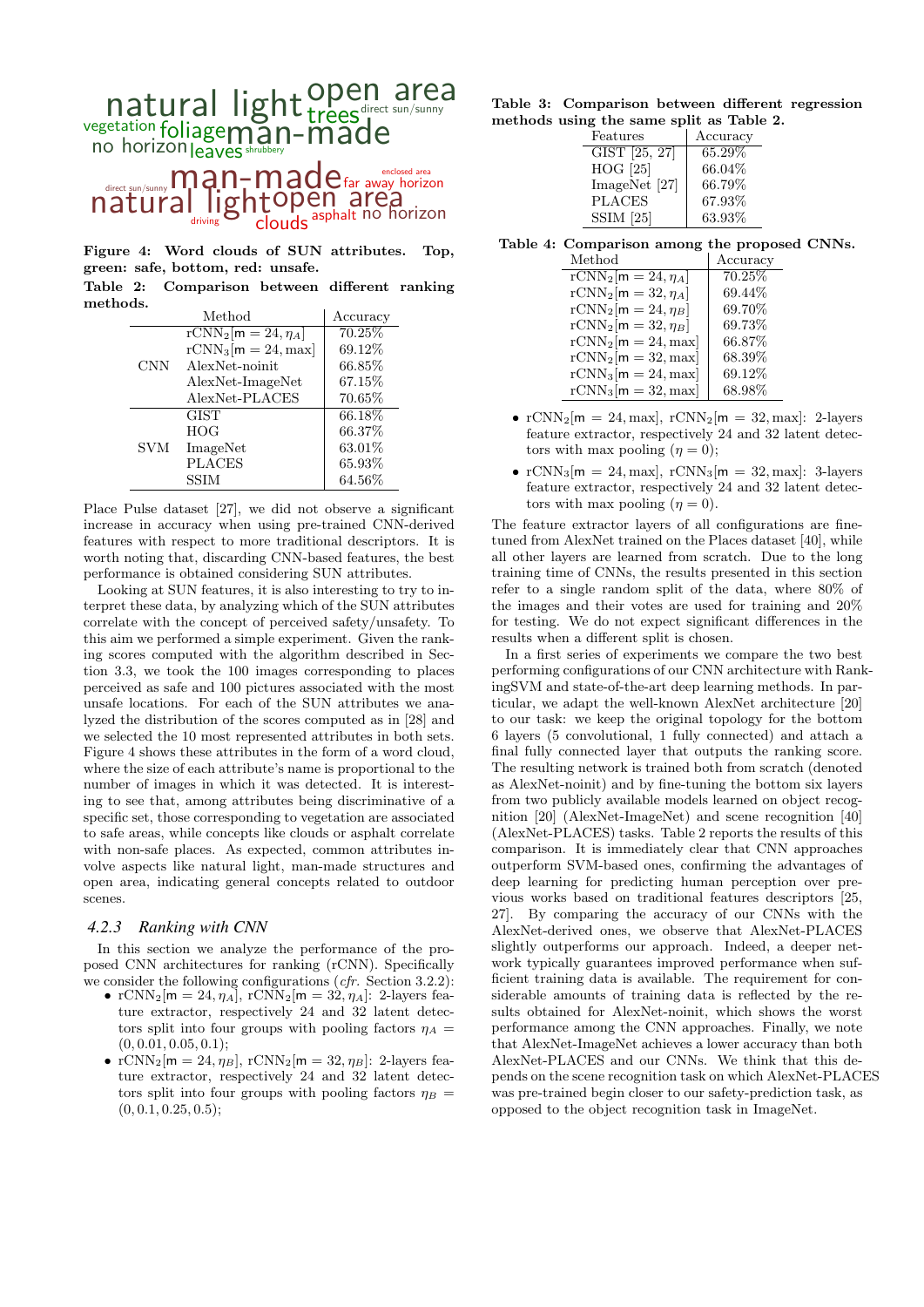

Figure 5: The most important patterns correlated with perception of safety discovered by the network  $rCNN_2[m = 24, \eta_B]$ 



Figure 6: The most important patterns correlated with perception of safety discovered by the network  $\mathbf{rCNN}_2[m = 32, \eta_A]$ 

For the sake of comparison, we also report the results obtained on the same data split using SVR (Table 3). Note that the values in Table 3 suffer from the score bias discussed in Section 4.2.1. Nevertheless, Table 3 clearly shows that the proposed CNN outperforms previous regression-based methods [25, 27], independently from the feature representation used. Table 4 reports a comparison among the aforementioned configurations of our CNN architecture. We observe an advantage in terms of accuracy for the mixed-pooling configurations compared to the max-only ones. In particular, rCNN<sub>2</sub>[m = 24,  $\eta_A$ ] achieves the best overall result with an accuracy of 70.25%, while  $rCNN_2|m = 24, max$ shows the worst with an accuracy of 66.87%, suggesting that both localized and diffused features are more informative for the prediction of perceived safety. Looking at the effects of changing the number of latent detectors, only slight differences in accuracy are observed between  $m = 24$  and  $m = 32$ . We did not report results for  $m > 32$  as they typically correspond to a decrease in accuracy as well as a less clear separation between safe/unsafe visual patterns.

## 4.3 Visualizing Patterns of Safety/Unsafety

In this section we analyze the ability of the proposed CNN approaches to automatically discover visual patterns associated with the perception of safety. With reference to Section 3.2.2, we use the learned weights  $w$  to characterize the latent detectors. Intuitively, since a latent detector's output is always greater than or equal to zero, its positive or negative contribution to the predicted image safety only depends on the sign of the corresponding entry of  $w$ . Thus, we mark as "safe" the detectors associated with learned positive weights and "unsafe" the others, while we use the weight's magnitude to determine how discriminative the detector is.

As a first visualization approach, we select the four most discriminative "safe" and "unsafe" latent detectors from the



Figure 7: The most important patterns correlated with perception of unsafety discovered by the network  $\mathbf{rCNN}_2[\mathsf{m} = 24, \eta_B]$ 



Figure 8: The most important patterns correlated with perception of unsafety discovered by the network  $\mathbf{rCNN}_2[m = 32, \eta_A]$ 

two best performing CNNs of Table 4:  $rCNN_2[m = 24, \eta_A]$ and rCNN<sub>2</sub>[m = 24,  $\eta_B$ ]. Then, we extract from the dataset the 10 patches showing the highest response on each detector and collect them (arranged row-wise) in Figures 5- 8. Looking at Figures 5 and 6, we can see a prevalence of residential single houses, and, in particular, windows of residential houses. Another interesting aspect is the presence of trees and portions of gardens. Interestingly, Quercia et al. [31] found residential trees and residential windows as visual words associated with quiet images. The prevalence of residential trees and residential gardens is also in line with the results obtained in environmental psychology [38], highlighting the positive influence of vegetation, particularly gardens, parks and residential trees, on judgements about urban spaces. Finally, in some of the patches are represented crosswalks. Turning now our attention to the four most discriminative "unsafe" latent detectors (Figures 7 and 8), we can see the presence of gates, graffiti and other signs of vandalism. As pointed out by the Broken Windows Theory, graffiti contribute to a perception of breakdown of social order [17] and usually are associated with judgments of low safety [35]. Moreover, Broken Windows Theory suggested a positive relationship not only between signs of disorder and perception of unsafety, but also between disorder and crime rates. Another emerging sign from the images associated with judgments of unsafety is the presence of empty roads, electricity and communication pylons. Finally, the buildings are mainly council houses and industrial buildings and their selected portions represent usually the roofs.

As mentioned in Section 3.2.2, the output of the pooling operator adopted in our rCNN networks only depends on a portion of the input image. Depending on the  $\eta$  parameter the size of this portion varies from a single patch to the whole image. This observation suggests an effective way to visualize the internal representation learned by each of our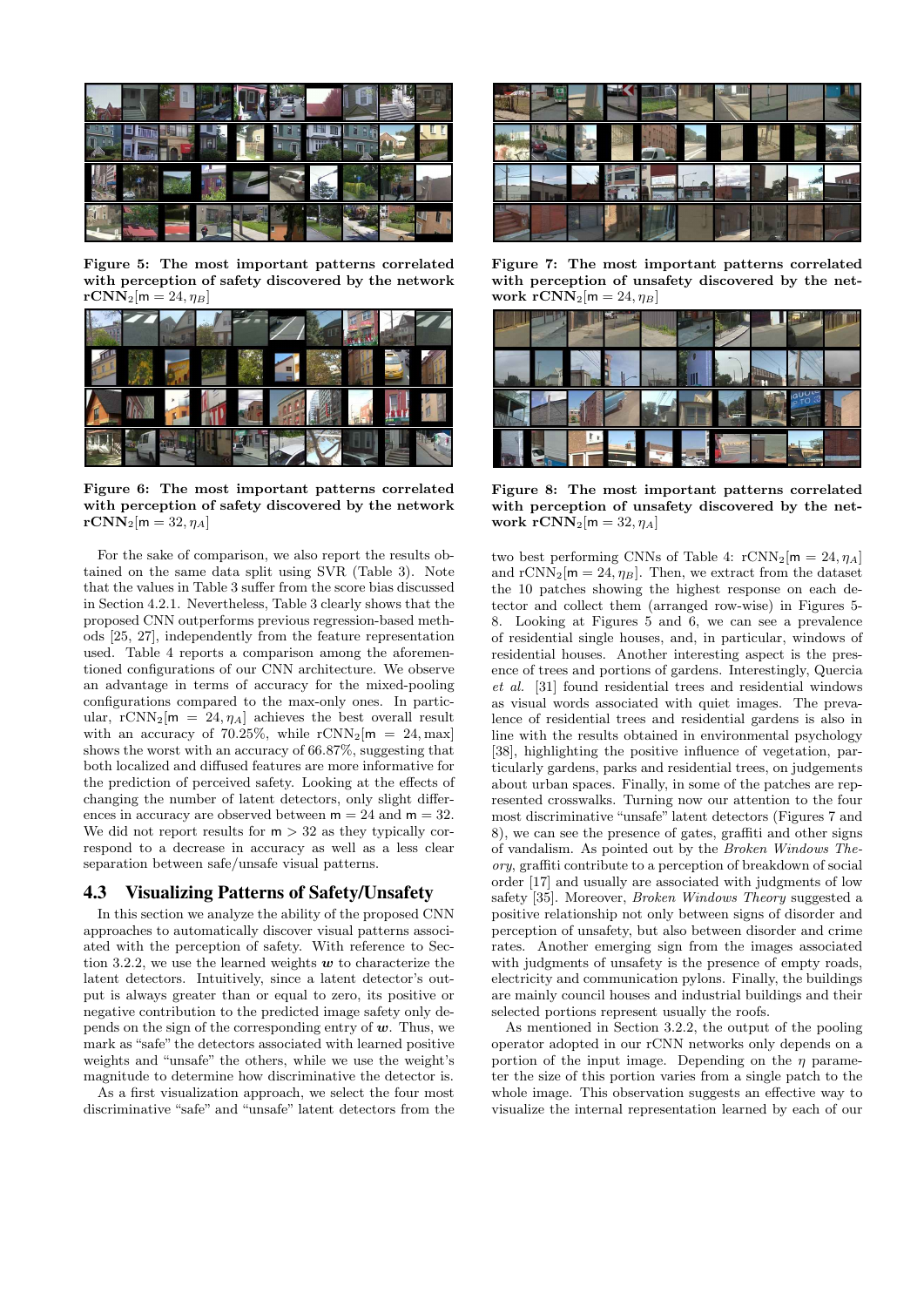latent detectors, which is exploited to generate the images in Figure 9. Here we chose three "safe" and three "unsafe" detectors from rCNN<sub>2</sub>[m = 24,  $\eta_A$ ], each having a different pooling parameter, and study their output on some of the images that exhibit the strongest response on each detector. For each image we show the portions that concurred to the detectors' output and scale the pixel intensities according to the local detector response. As expected, the images corresponding to a small value of the pooling parameter depict very localized features of the environment, like roofs and windows. Increasing values of  $\eta$  shift the detectors' attention towards bigger areas, comprising sidewalks, roads, facades or entire buildings. The same observations concerning the nature of the features associated with safety and unsafety reported in the previous paragraphs also apply here (presence of residential gardens and trees, and residential single houses for safety, while council houses and industrial buildings for unsafety). It is also interesting to note how the aspect ratio of the image regions selected by the "unsafe" detectors tends to be wider, highlighting horizontal structures typical of industrialized open areas.

## 5. CONCLUSIONS AND FUTURE WORK

We presented a novel approach for predicting the perceived safety of urban scenes from Google Street View images. Our extensive experimental evaluation, conducted on the publicly available Place Pulse dataset, demonstrates that the proposed method, combining a ranking framework with the representational power of CNNs, is more accurate than state of the art methods. Moreover, our CNN-based approach permits to discover automatically mid-level visual patterns correlated with urban perception. To our knowledge, this is the first work that introduces a computational model for addressing the issue: What makes a place look safe?. Future works include extending the proposed approach to prediction of other high level attributes and analyzing the difference among scenes of various geographic areas (Europe vs USA).

#### Acknowledgments

We would like to thank Cesar Hidalgo and Nikhil Naik for the insightful discussion, as well as for sharing the data of Place Pulse 1.0. We also thank NVIDIA Corporation for providing us a K40 GPU.

#### 6. REFERENCES

- [1] Y. Arase, X. Xie, T. Hara, and S. Nishio. Mining people's trips from large scale geo-tagged photos. In ACM Multimedia, 2010.
- [2] S. M. Arietta, A. A. Efros, R. Ramamoorthi, and M. Agrawala. City forensics: Using visual elements to predict non-visual city attributes. IEEE Trans. on Visualization and Computer Graphics, 2014.
- [3] B. Berger and P. W. Shor. Approximation alogorithms for the maximum acyclic subgraph problem. In ACM-SIAM symposium on Discrete algorithms, 1990.
- [4] Y.-L. Boureau, J. Ponce, and Y. LeCun. A theoretical analysis of feature pooling in visual recognition. In International Conference on Machine Learning, 2010.
- [5] O. Chapelle and S. S. Keerthi. Efficient algorithm for ranking with svms. Information Retrieval, 13(3):201–215, 2010.
- [6] Y.-Y. Chen, A.-J. Cheng, and W. H. Hsu. Travel recommendation by mining people attributes and travel group types from community-contributed photos. IEEE Trans. on Multimedia, 15(6):1283–1295, 2013.
- [7] H. David. The method of paired comparisons. Hodder Arnold, 1988.
- [8] C. Doersch, S. Singh, A. Gupta, J. Sivic, and A. Efros. What makes paris look like paris? ACM Transactions on Graphics, 31(4), 2012.
- [9] R.-E. Fan, K.-W. Chang, C.-J. Hsieh, X.-R. Wang, and C.-J. Lin. Liblinear: A library for large linear classification. The Journal of Machine Learning Research, 2008.
- [10] H. Grabner, F. Nater, M. Druey, and L. Van Gool. Visual interestingness in image sequences. In ACM Multimedia, 2013.
- [11] T. Graepel, T. Minka, and R. T. Herbrich. A bayesian skill rating system. Neural Information Processing Systems, 2007.
- [12] J. Hays and A. A. Efros. Im2gps: estimating geographic information from a single image. In Computer Vision and Pattern Recognition, 2008.
- [13] R. Herbrich, T. Graepel, and K. Obermayer. Large margin rank boundaries for ordinal regression. Advances in Large Margin Classifiers, pages 115–132, 2000.
- [14] J. Jacobs. The death and the life of great american cities. Random House, 1961.
- [15] Y. Jia. Caffe: An open source convolutional architecture for fast feature embedding. http://caffe.berkeleyvision.org, 2013.
- [16] R. Karp. Reducibility among combinatorial problems. In Complexity of Computer Computations, The IBM Research Symposia Series, pages 85–103. 1972.
- [17] G. Kelling and C. Coles. Fixing broken windows: Restoring order and reducing crime in our community. Free Press, 1998.
- [18] A. Khosla, B. An, J. J. Lim, and A. Torralba. Looking beyond the visible scene. In Computer Vision and Pattern Recognition, 2014.
- [19] P. Koniusz, F. Yan, and K. Mikolajczyk. Comparison of mid-level feature coding approaches and pooling strategies in visual concept detection. Computer Vision and Image Understanding, 117(5):479–492, 2013.
- [20] A. Krizhevsky, I. Sutskever, and G. E. Hinton. Imagenet classification with deep convolutional neural networks. In Neural Information Processing Systems, 2012.
- [21] S. Lazebnik, C. Schmid, and J. Ponce. Beyond bags of features: Spatial pyramid matching for recognizing natural scene categories. In Computer Vision and Pattern Recognition, 2006.
- [22] P. Lindal and T. Hartig. Architectural variation, building height, and the restorative quality of urban residential streetscapes. Journal of Environmental Psychology, 2012.
- [23] K. Lynch. The image of the city, volume 11. MIT press, 1960.